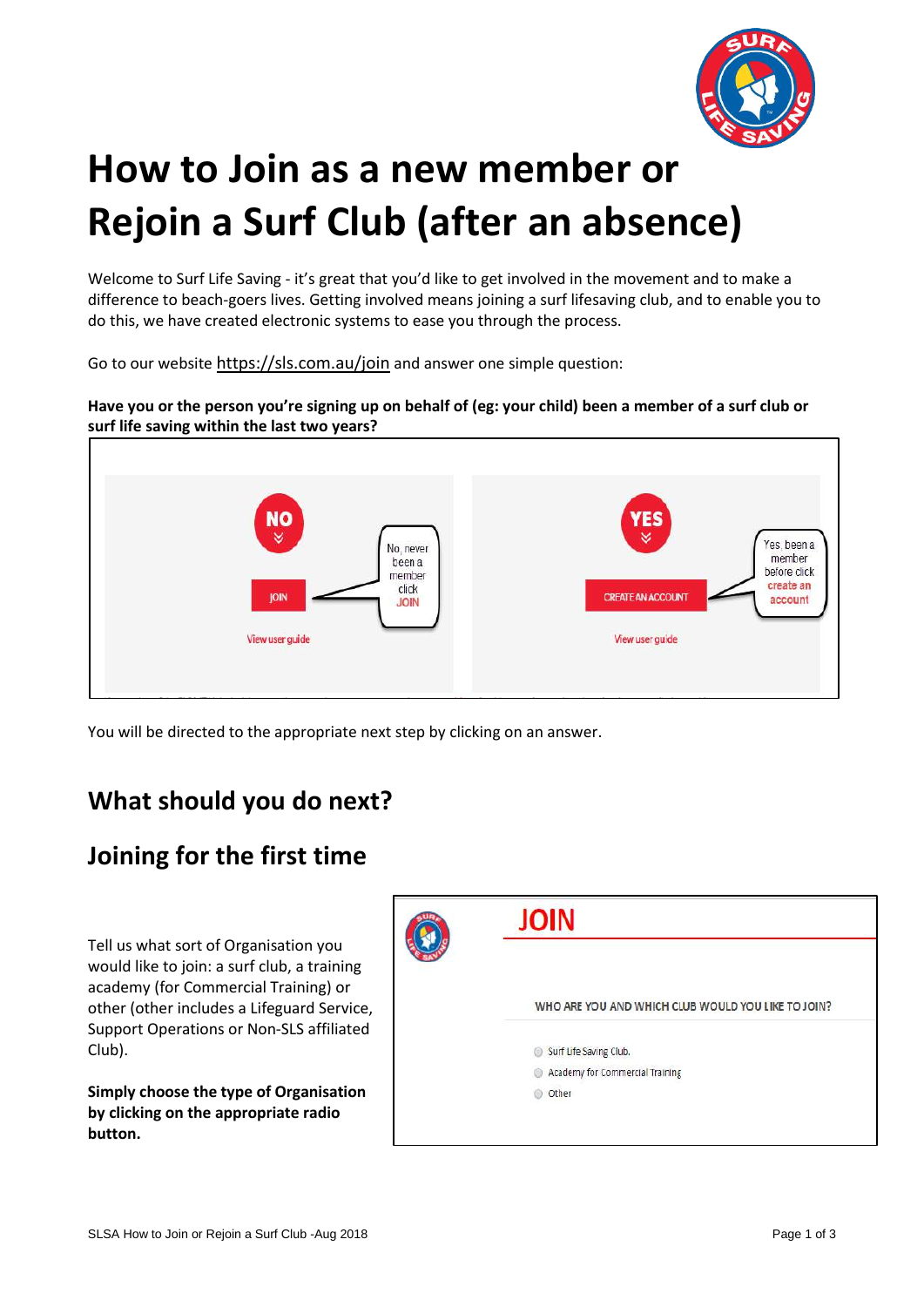Once you have chosen the organisation type, you can now nominate the club or academy that you wish to ioin.

The system has full information on all clubs and organisations, select the appropriate state and then type in the name of the club you wish to join. If there are several organisations with similar names, you can select your club from the drop dwon.

| <b>JOIN</b>                                                                               |                           |                     | $4 C M J L$              |
|-------------------------------------------------------------------------------------------|---------------------------|---------------------|--------------------------|
| WHO ARE YOU AND WHICH CLUB WOULD YOU LIKE TO JOIN?                                        |                           |                     |                          |
| Surf Life Saving Club.                                                                    |                           | Yvette              |                          |
| Academy for Commercial Training                                                           |                           |                     |                          |
| <b>Other</b>                                                                              | <b>Select State</b>       | Rutherford          | Enter the<br>details of  |
| Select Club if you or a member of your family are wanting to join a Surf Life Saving Club | and Entity<br>you wish to | 01/01/1890          | the person<br>wishing to |
| Surf Life Seving NSW                                                                      | join                      | Female              | join                     |
| South Maroubra                                                                            |                           |                     |                          |
| Please start typing the name of the club                                                  |                           | Errier CAPTCHA Code | 127b8c                   |
|                                                                                           |                           |                     |                          |
|                                                                                           |                           |                     | Continue                 |

When you have chosen the organisation, complete the mandatory basic information *(Note: complete the basic information section with the details of the person wishing to join. The mandatory fields are highlighted in a red border*). This form captures personal information (contact details and emergency contact details). There is an optional section where you can add additional details such as license information &/or clothing sizes if you so choose.

At the bottom of the application there is a 'Confirmation' section whereby you agree to the Members Declaration. To complete this section you must ticket the acknowledgement boxes. (if you are applying as a parent or guardian on behalf of someone under 18 you will need to complete the parent/guardian section within the confirmation area. To view the declaration click on the 'declaration' link.

When your application form is complete, click the **'Submit the Form'** button and you will see a confirmation window which includes:



you will be redirected back to the application form.